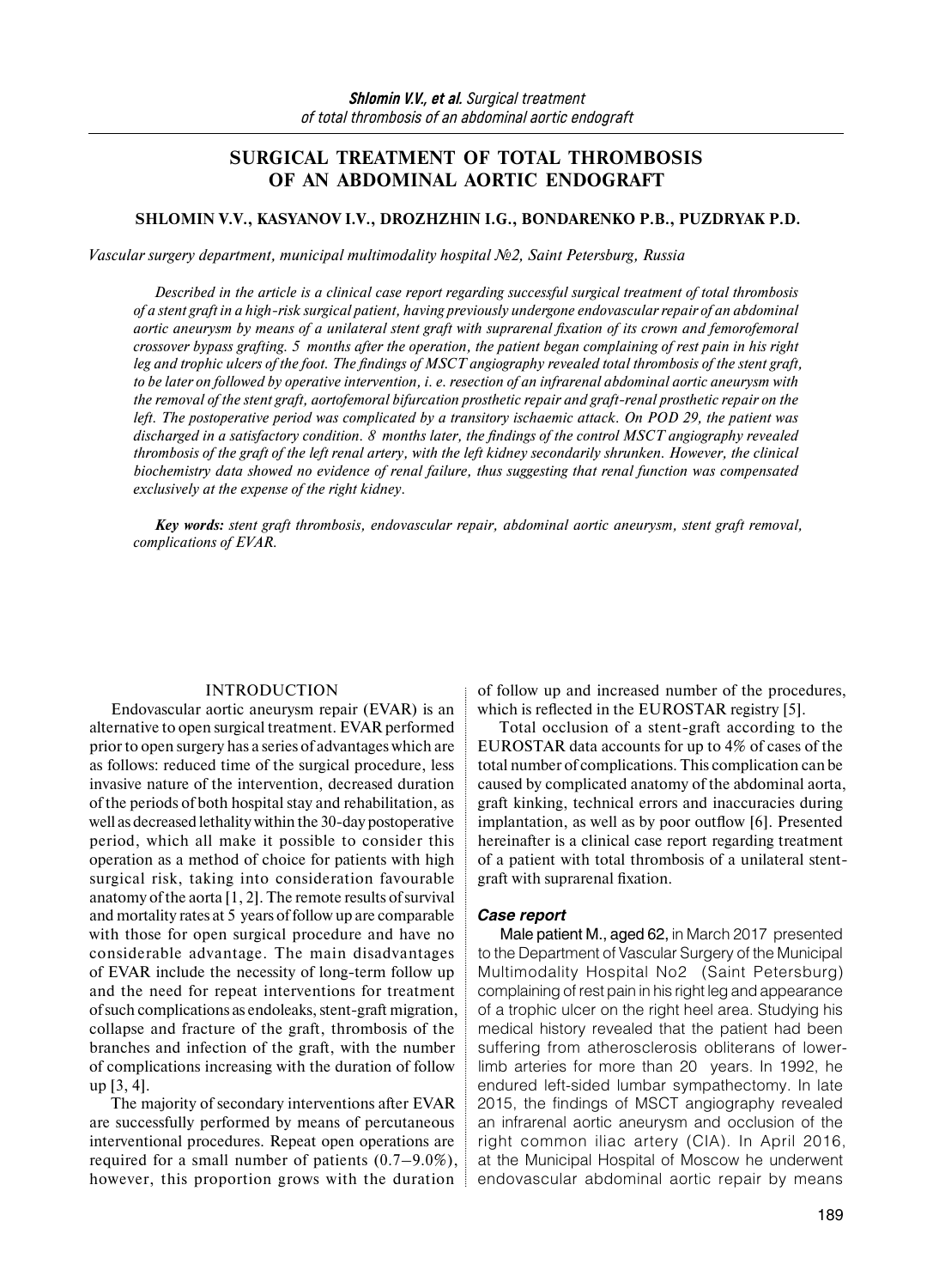

Fig. 1. MSCT angiography prior to operation. (a) – aorta and its bifurcation, femorofemoral bypass graft, front view; (b) – occlusion of the abdominal aortic endograft, the crown of the graft is located in the area of the ostia of the renal arteries; (c) – rear view of the aorta and its bifurcation, femorofemoral bypass graft

of a unilateral stent-graft Zenith (Cook Medical, USA) with the transition of the endograft to the left CIA. In June 2016, due to rest pain appearing in his right leg he underwent femorofemoral crossover bypass grafting and right-sided lumbar sympathectomy. Three months later, he developed critical ischaemia of the right leg with the formation of trophic alterations on the foot. The control MSCT angiography showed total thrombosis of the stent-graft (Fig. 1). It was also known that the patient had endured carotid endarterectomy

on the left, angioplasty and stenting of the left internal carotid artery (ICA) for its restenosis, however later on he developed occlusion of the stent of the left ICA. Besides, the patient suffered insulin-dependent type 2 diabetes mellitus and first-degree obesity.

On March 29th, 2017 he endured operative intervention consisting in resection of the abdominal aortic aneurysm with the removal of the stent graft, aortofemoral bifurcation prosthetic repair and graft-renal prosthetic repair of the left renal artery. Under general anaesthesia by means of an approach via thoracophrenolumbotomy along the 8th intercostal space, retroperinoneally exposed were the distal portion of the descending thoracic aorta (DTA) and the entire abdominal aorta with visceral and renal arteries. Exposure of the abdominal aorta below the renal arteries was fraught with technical difficulties related to a periaortal inflammatory process. On revision: the DTA, abdominal aorta, visceral and renal arteries were pulsating, being not dilated, taken onto holders. At a distance of 10 mm below the renal arteries, the aorta was thrombosed and dilated, measuring 56×48×130 mm in size. Incisions made in the upper third of both thighs were used to expose the common femoral artery and its branches, as well as the anastomoses of the femorofemoral crossover bypass graft. The aorta was cross-clamped below the superior mesenteric artery.



Fig. 2. Intraoperative photos. (а) – stent graft in the aortic lumen; (b) – removal of the thrombosed main body of the stent graft from the abdominal aorta; (c) – the main body and distal limb removed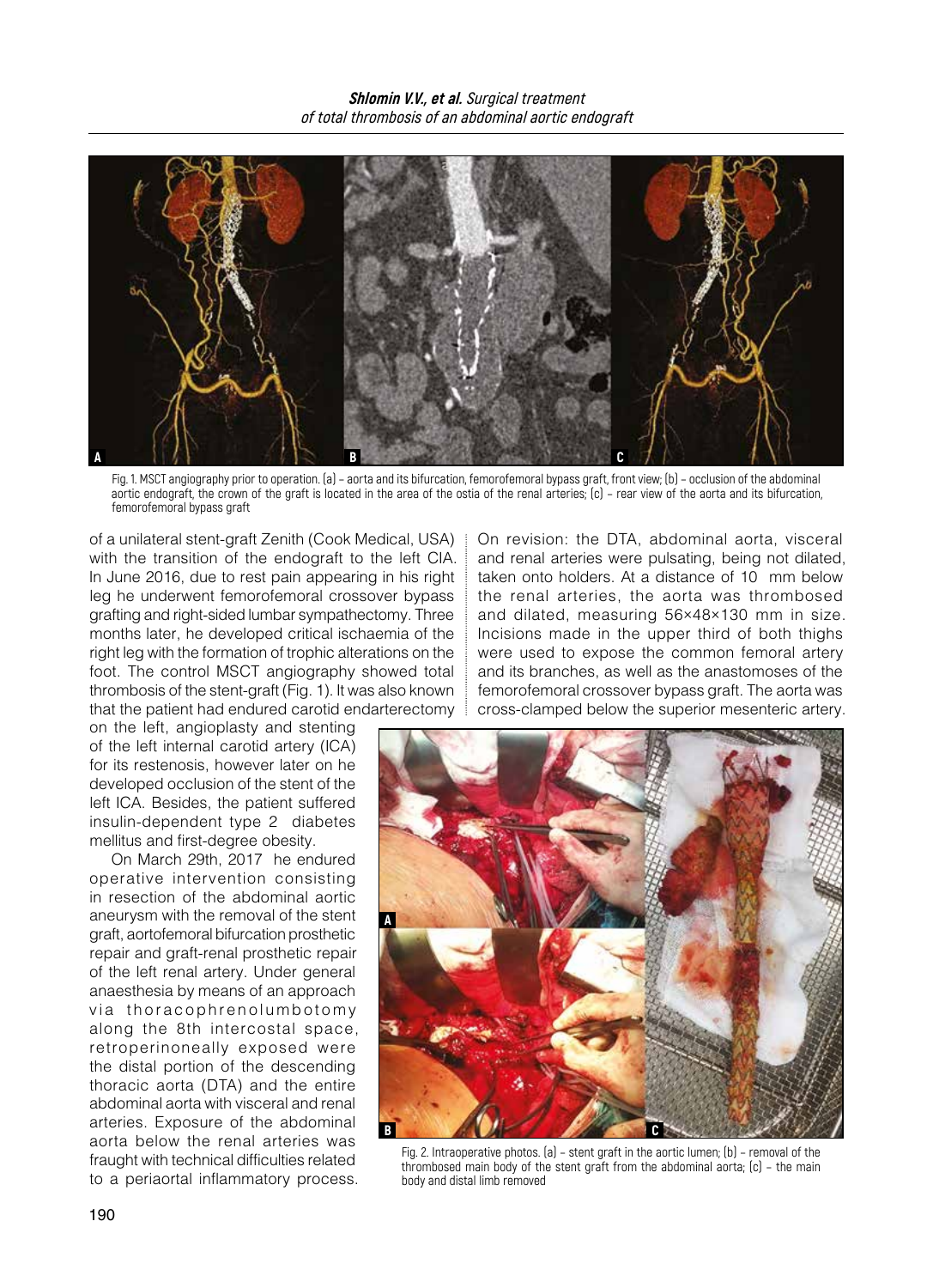

Fig. 3. Control MSCT angiography of the abdominal aorta at 8 months. The graft of the left renal artery originating from the right branch is thrombosed. (а) – front view; (b) – sagittal section; (c) – rear view, with the arrow indicating the old graft from the left renal artery to the right limb of the aortofemoral bifurcation graft

Opened was the lumen of the aorta under the ostia of the renal arteries. Exposed was the thrombosed stent graft with its crown tightly fixed above the ostia of the renal arteries, thus making it impossible to remove the graft, due to which fact the artery was cross-clamped above the celiac trunk, with aortotomy lengthened by 10 mm above the renal arteries, followed by removing the main body of stent-graft (Fig. 2). Uninterrupted suture was applied onto the femoral aorta in a "side-to-side" manner, with blood flow along its branches restored. An "end-to-end" proximal anastomosis was established between the aorta and the POLYMAILLE vascular graft below the renal arteries with the cuff from the same graft. The revision showed unsatisfactory pulsation of the left renal artery because of an atherosclerotic lesion of its ostium. After ligation near the ostium, the left renal artery was cut off and repaired with a synthetic reinforced graft measuring 6 mm in diameter with formation of an "end-to-side" anastomosis from the right limb of the bifurcation graft. Blood flow in the left kidney was maintained by means of the temporal BARD carotid bypass shunt deployed in the left renal artery and passed through the left limb of the bifurcation graft. The aneurysm's sac was opened and the distal extension of the endograft removed from left CIA. The right limb of the aortofemoral bifurcation bypass graft was anastomosed to the common and superficial femoral arteries in an "end-to-side" manner through an autovenous patch. Blood flow was restored through the arteries of the right leg and in the left kidney. The left limb was brought out onto the femur to be anastomosed in the same way as the right one. The old crossover bypass graft was removed (Fig. 2).

The duration of the operation was 290 minutes. The time of cross-clamping of the aorta and right renal artery was 10 minutes, with that of the iliac trunk, left

renal artery and lower-extremity arteries amounting to 7,35 and 50 minutes, respectively. The total overall blood loss amounted to 1,300 ml, with 500 ml returned by the Cell Saver system.

According to the findings of dynamic control over the renal function parameters before and after the surgical procedure, the level of creatinine amounted to 75 and 100 μmol/l, respectively, and that of urea to 5.0 and 6.3 mmol/l, respectively. The level of arterial pressure (AP) before and after surgery was 130/80 and 140/80 mm Hg, respectively.

The patient was extubated on postoperative day 1, having on POD 2 developed transitory ischaemic attach in the basin of the occluded left internal carotid artery with evidence of mixed aphasia, however the symptoms subsided spontaneously 30 minutes after the onset of the fit. No evidence of renal insufficiency was observed. On POD 29, the patient was discharged in a satisfactory condition.

Eight months later, the control MSCT angiography of the abdominal aorta demonstrated thrombosis of the graft of the left renal artery, with the left kidney secondarily shrunken and not functioning (Fig. 3). The creatinine level amounted to 100 μmol/l and that of urea to 6.0 mmol/l, with AP of 130/80 mm Hg on the background of antihypertensive therapy, thus suggesting compensation of the renal function exclusively at the expense of the right kidney.

## DISCUSSION

The EVAR procedure made a real revolution in modern surgery of aortic aneurysms [7]. In 1987, Soviet cardiovascular surgeon and scientist N.L. Volodos for the first time in the world invented and successfully implanted the first-ever stent graft into the thoracic aorta, which was the beginning of a new era of treatment of the most complicated surgical pathology [8]. This unique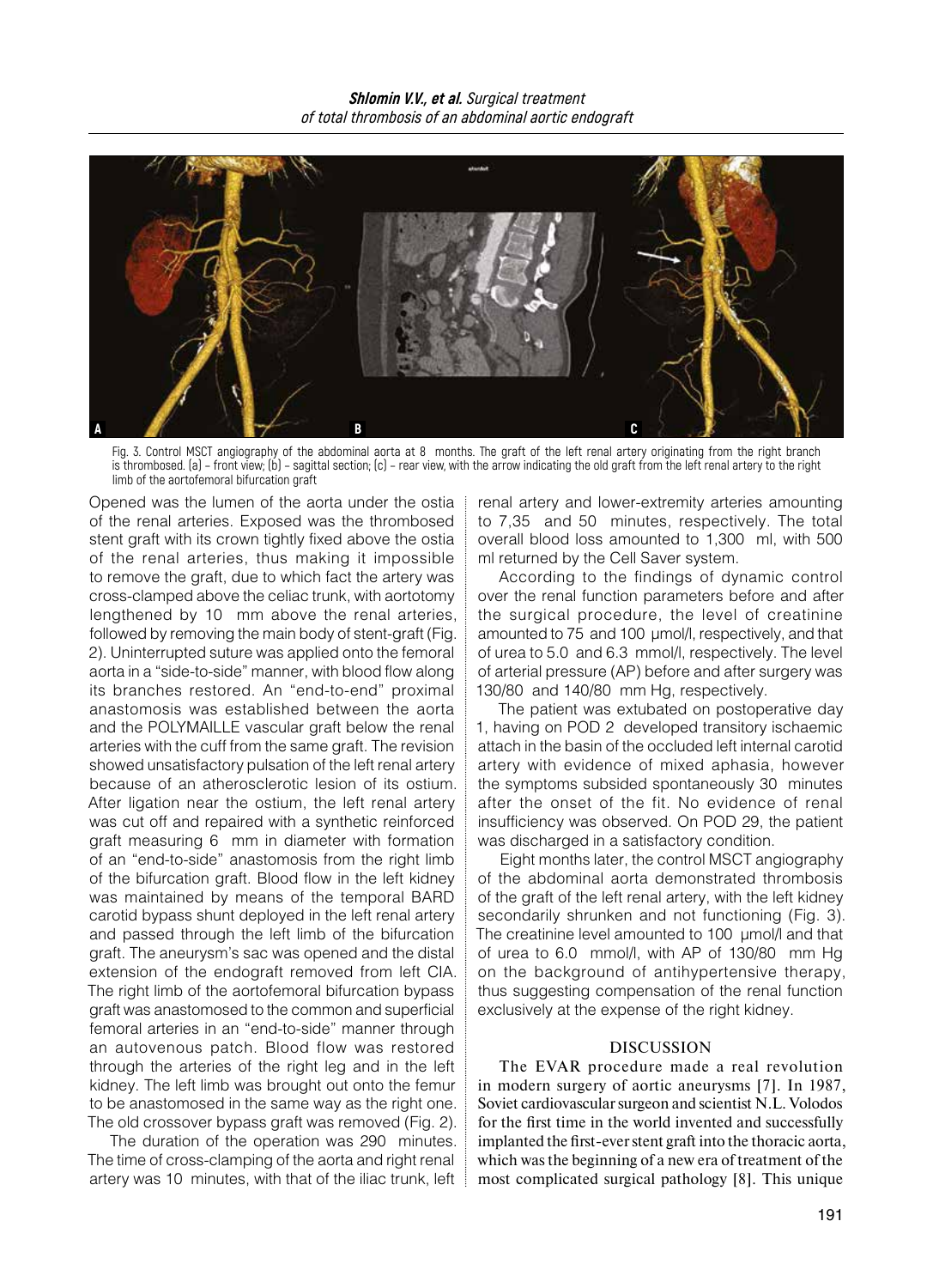invention has up to now in the world practice been a first-choice method for patients with suitable anatomy of the aorta.

Despite advances in endovascular techniques, late secondary open surgery due to failed EVAR was of frequent occurrence [9]. In 2002, the European centres of vascular surgery maintaining the EUROSTAR registry reported having performed EVAR in a total of 4,291 patients over the period from 1996 to 2002, with a oneyear rate of secondary open surgical treatment after EVAR of 2%. A later review of 15 series over the period from 2002 to 2009 showed that delayed open conversion after EVAR had place in 0.4–22.0% of cases, with a total frequency of 1.9% [10, 11]. According to the findings of some authors, the coefficient of late conversion remained within the limits of 2% which corresponds to the results of both other series with long-term follow up [12, 5, 6].

Late open operations are indicated for many reasons: enlargement of an aneurysm with of without endoleak, stent migration or detachment of a stent-graft's modules, thrombosis, infection of the stent-graft zone and rupture of an aneurysm. Prosthetic repair of the abdominal aorta after EVAR is more complicated than in a standard elective operation and is determined by periaortic inflammatory reaction or inclusion of a stent-graft into the vascular wall [13]. According to the findings of a systematic survey with participation of 8,304 patients, the average composite mortality after late conversion amounted to 23% [11].

Literature sources reported various surgical strategies of late conversion after EVAR. An important point here is a surgical access to the aneurysm which may be performed both via mediastinal laparotomy and retroperitoneally. The transperitoneal approach provides excellent exposure of distal iliac arteries, whereas the retroperitoneal one makes it possible to carry out uninterrupted control over the aorta [10]. Kelso, et al. supposed that both approaches to the aneurysm are equally effective in cases of late conversion and their use depends on the surgeon's preference [13]. An important role is played by the place of application of an aortic clamp for control and convenience of work in the zone of proximal fixation of the stent-graft. According to the opinion of the authors of the present article, temporary cross-clamping of the aorta above the endograft is a procedure of choice, since it may ensure better mobilization of the fixed proximal end of the crown during removal of the stent-graft and renders greater flexibility for optimal reconstruction. Direct cross-clamping of the artery through a stent graft in not recommended, since insufficient control may lead to irreparable damage of the zone of renal arteries [14]. In the presented case report, removal of the stents graft was immediately followed by removing the supravisceral

clamp to be placed infrarenally, thus making it possible to reduce the duration of renal and visceral ischaemia.

A strategic decision regarding complete or partial explantation of an endograft depends upon the indications for the operation and individual intraoperative situation. Traditionally, late open conversion includes complete removal of the stent graft and replacement of the aorta with a linear or bifurcation graft. It is supposed that complete explantation of the stent graft is the safest for the patient method of surgical intervention preventing possible late complications. Literature describes examples of using methods of partial preservation of the well-built-in components of an endograft, if free form infection. This is conditioned by the fact that after complete removal of the endograft, the arterial wall is sharply thinned, thereby hampering placement of a proximal anastomosis and increasing the likelihood of haemorrhage in this zone [15]. According to the reports of some authors, partial preservation of the endograft's walls leads to improvement of the postoperative results, if after removal of the endograft, its proximal and in some cases distal portions remain intact. Thus, an anastomosis with the inclusion of both the aortic walls and remnants of the endograft is safer and less prone to haemorrhage than an anastomosis of the graft with the destroyed and thinned aortic arc after stent removal. Potential advantages of partial removal of a stent graft include lower risk of an intraoperative lesion of the aorta and iliac arteries, decreased duration of aortic crossclamping and, accordingly, that of the operation. An exclusion is infection of the stent graft, thus requiring complete explantation thereof [6, 16, 17]. In the case report presented herein above, complete removal of the stent graft was required due to the presence of subrenal thrombosis and high risk of embolism.

## CONCLUSIONS

1. The factors influencing safety and success of delayed open intervention after EVAR are as follows: meticulous preoperative individual planning, skill and surgical technique of the operator in using the approach to the aorta, choice of the site of placing the proximal clamp, method of removal (complete/partial) of the stent graft depending on the type of complication.

2. The procedure of removing a stent graft should be entered into the registry of repeat vascular reconstructions, since this intervention issignificantly more difficult than the primary operation of aortic aneurysm resection, in spite of the fact that open intervention is carried out for the first time.

3. To follow up the performance ofEVAR andTEVAR (thoracic endovascular aortic repair) and complications having developed thereafter, it is necessary to create either a separate or general vascular registry in Russia.

4. In the authors' opinion, in this clinical case